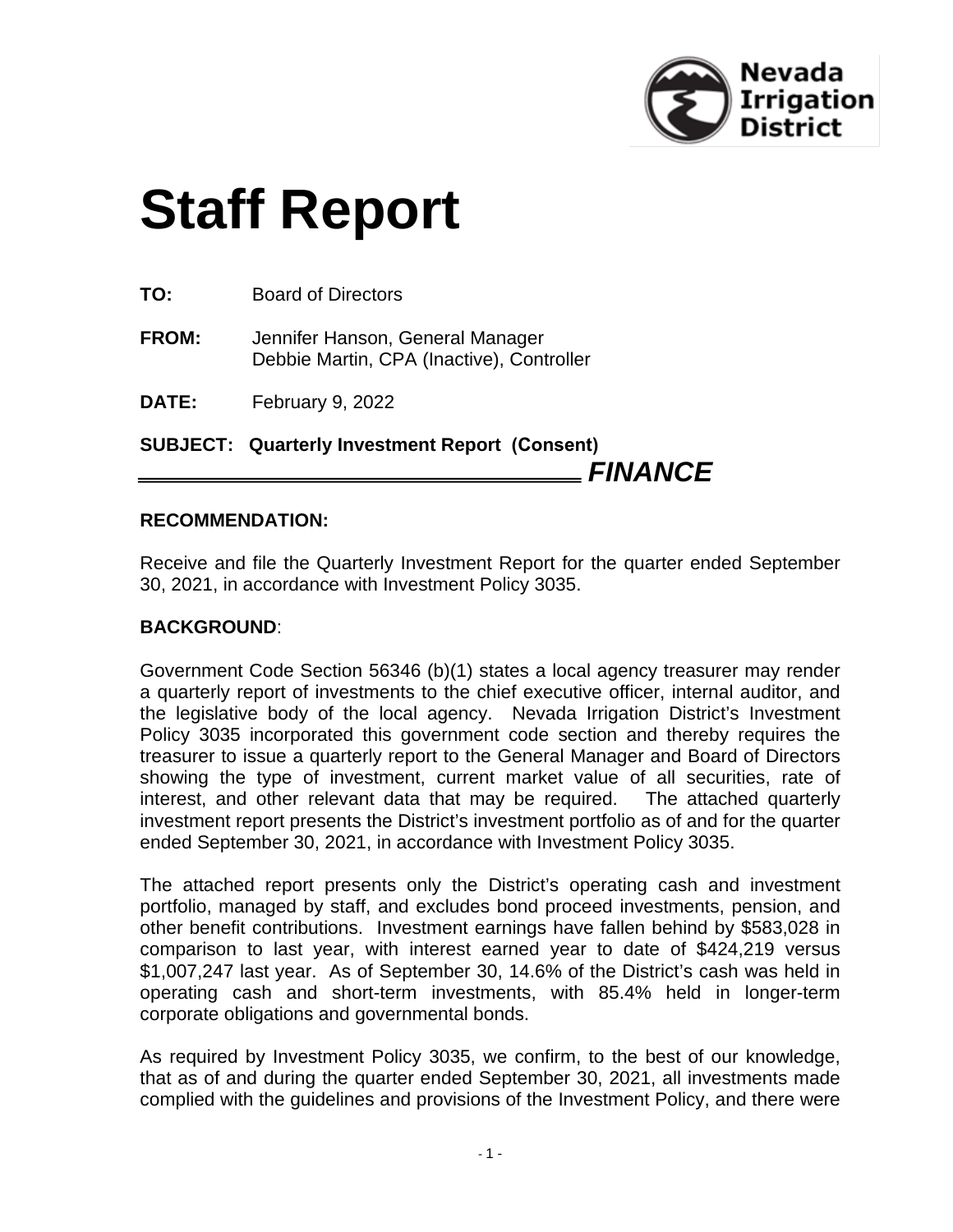no funds, investments, or programs, including loans, that were under the management of contracted parties. We also confirm that the District was able to meet its pool expenditure requirements for the next six months.

#### **BUDGETARY IMPACT**: N/A

JH/DM

Attachments: (1)

• Quarterly Investment Report for the quarter ended September 30, 2021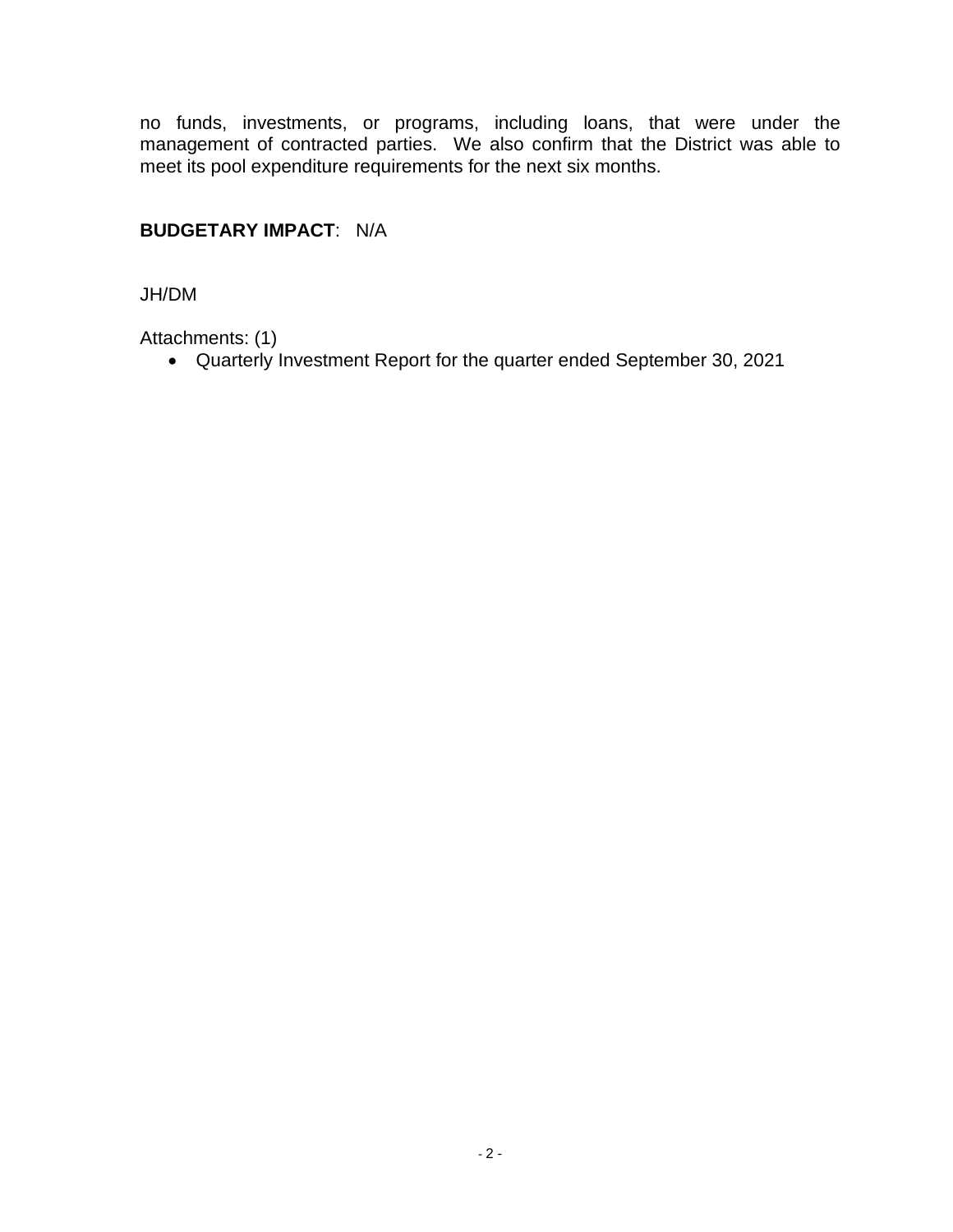## **Nevada Irrigation District Quarterly cash and investment report Investment portfolio As of September 30, 2021**

| <b>Issuer</b>              | <b>Interest</b><br>Rate | <b>Maturity</b><br><b>Date</b> | Cost<br><b>Basis</b> | <b>Market</b><br><b>Value</b>                  | <b>Net Unrealized</b><br>Gain/(Loss) | <b>Price</b>                 |
|----------------------------|-------------------------|--------------------------------|----------------------|------------------------------------------------|--------------------------------------|------------------------------|
|                            |                         |                                |                      |                                                |                                      |                              |
| <b>COMENITY CAP BK</b>     | 1.750%                  | 10/29/2021                     | 250,000              | 250,272.50                                     | 272.50                               | 100.11                       |
| <b>SYNCHRONY BANK</b>      | 0.650%                  | 9/17/2024                      | 250,000              | 250,075.00                                     | 75.00                                | 100.03                       |
| <b>BMW BK NORTH AMER</b>   | 0.650%                  | 9/17/2024                      | 250,000              | 250,075                                        | 75                                   | 100.03                       |
| <b>SALLIE MAE BK</b>       | 0.900%                  | 6/30/2026                      | 250,000              | 249,605                                        | (395)                                | 99.84                        |
| <b>GOLDMAN SACHS</b>       | 1.050%                  | 8/25/2026                      | 250,000              | 250,935                                        | 935                                  | 100.37                       |
| <b>JPMORGAN CHASE</b>      | 1.200%                  | 8/28/2026                      | 3,000,000            | 2,967,960                                      | (32,040)                             | 98.93                        |
| <b>STATE BK INDIA NY</b>   | 1.150%                  | 9/28/2026                      | 250,000              | 251,890                                        | 1,890                                | 100.76                       |
| <b>FEDERAL FARM CR BKS</b> | 0.320%                  | 12/23/2024                     | 6,000,000            | 5,943,960                                      | (56,040)                             | 99.07                        |
| <b>FEDERAL FARM CR BKS</b> | 0.490%                  | 3/10/2025                      | 3,000,000            | 2,987,160                                      | (12, 840)                            | 99.57                        |
| FEDERAL FARM CR BKS        | 0.610%                  | 5/23/2025                      | 6,500,000            | 6,492,005                                      | (7,995)                              | 99.88                        |
| FEDERAL FARM CR BKS        | 1.010%                  | 4/13/2026                      | 5,000,000            | 4,997,100                                      | (2,900)                              | 99.94                        |
| <b>FEDERAL FARM CR BKS</b> | 0.870%                  | 7/28/2026                      | 5,000,000            | 4,968,050                                      | (31,950)                             | 99.36                        |
| FEDERAL HOME LN MTG        | 0.550%                  | 9/30/2025                      | 3,500,000            | 3,459,400                                      | (40,600)                             | 98.84                        |
| FEDERAL HOME LN MTG        | 0.625%                  | 12/17/2025                     | 3,000,000            | 2,978,460                                      | (21, 540)                            | 99.28                        |
| FEDERAL HOME LOAN          | 0.550%                  | 12/17/2024                     | 5,000,000            | 4,992,700                                      | (7,300)                              | 99.85                        |
| FEDERAL HOME LOAN          | 0.560%                  | 1/29/2025                      | 5,000,000            | 4,993,700                                      | (6,300)                              | 99.87                        |
| <b>FEDERAL HOME LOAN</b>   | 0.650%                  | 6/30/2025                      | 5,000,000            | 4,992,800                                      | (7,200)                              | 99.86                        |
| FEDERAL HOME LOAN          | 0.750%                  | 9/30/2025                      | 5,000,000            | 4,985,700                                      | (14,300)                             | 99.71                        |
| FEDERAL HOME LOAN          | 1.010%                  | 3/30/2026                      | 5,000,000            | 4,994,450                                      | (5,550)                              | 99.89                        |
| <b>FEDERAL HOME LOAN</b>   | 1.000%                  | 3/30/2026                      | 5,000,000            | 5,000,500                                      | 500                                  | 100.01                       |
| FEDERAL HOME LOAN          | 1.030%                  | 3/30/2026                      | 5,000,000            | 5,012,000                                      | 12,000                               | 100.24                       |
| <b>FEDERAL HOME LOAN</b>   | 1.020%                  | 4/15/2026                      | 5,000,000            | 4,994,400                                      | (5,600)                              | 99.89                        |
| <b>FEDERAL HOME LOAN</b>   | 1.020%                  | 6/30/2026                      | 3,500,000            | 3,502,030                                      | 2,030                                | 100.06                       |
| FEDERAL HOME LOAN          | 0.850%                  | 7/29/2026                      | 5,000,000            | 4,970,250                                      | (29,750)                             | 99.41                        |
| FEDERAL HOME LOAN          | 1.250%                  | 9/29/2026                      | 5,000,000            | 4,996,850                                      | (3,150)                              | 99.94                        |
|                            |                         |                                |                      | Total Lang tarm investments $\mathbf{\hat{E}}$ | 00 000 000<br>¢                      | $90722229$ $\&$<br>(267.672) |

**Total Long-term investments \$ 90,000,000 \$ 89,732,328 \$ (267,673)**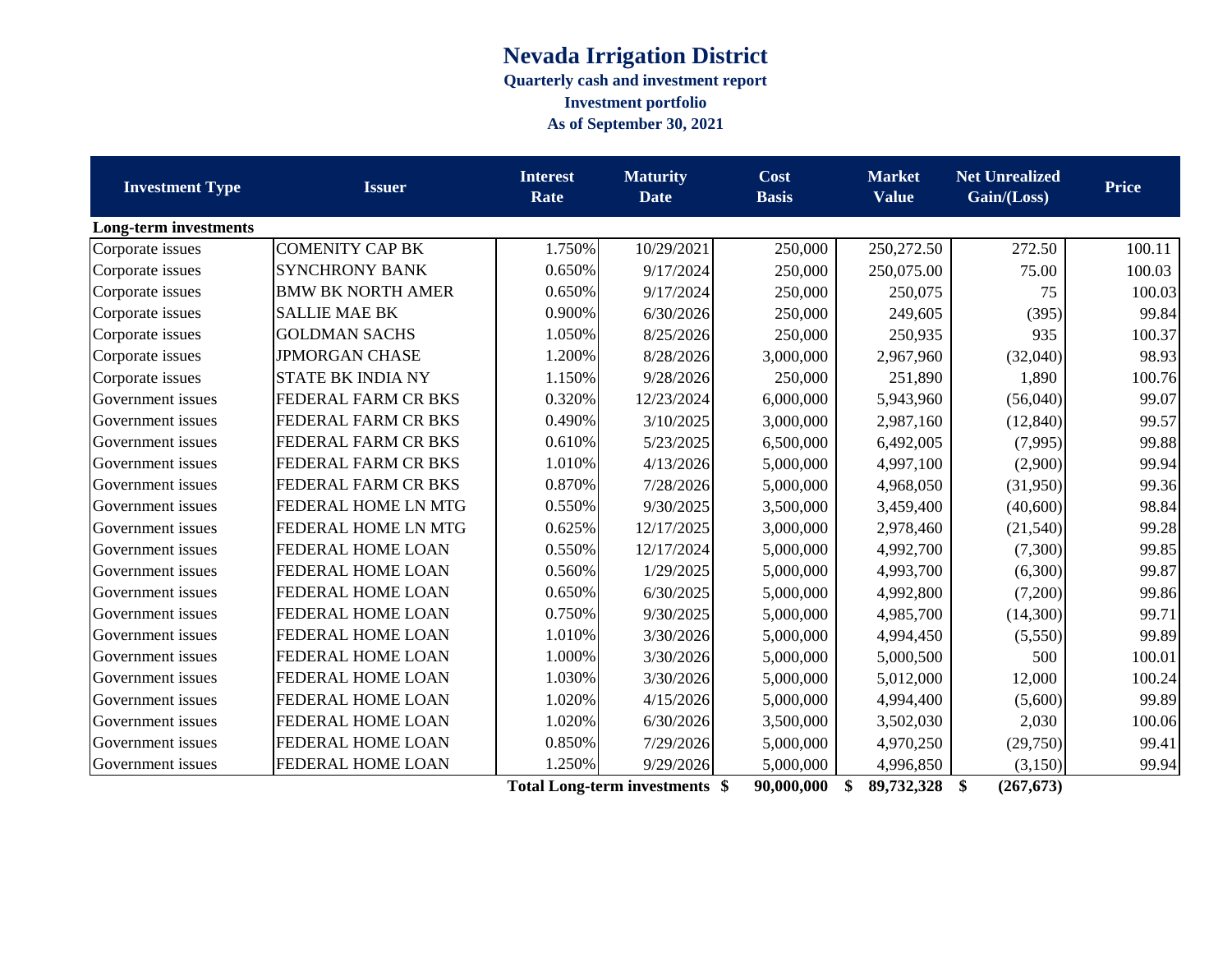## **Nevada Irrigation District Quarterly cash and investment report Investment portfolio As of September 30, 2021**

| <b>Investment Type</b>                    | <b>Issuer</b>               | <b>Interest</b><br>Rate | <b>Maturity</b><br>Date | Cost<br><b>Basis</b> | <b>Market</b><br><b>Value</b> | <b>Net Unrealized</b><br>Gain/(Loss) | <b>Price</b> |
|-------------------------------------------|-----------------------------|-------------------------|-------------------------|----------------------|-------------------------------|--------------------------------------|--------------|
| Short term investments and operating cash |                             |                         |                         |                      |                               |                                      |              |
| <b>Checking Account</b>                   | Bank of the West            | 0.00%                   | 9/30/2021               | 2,884,497            | 2,884,497                     | N/A                                  | N/A          |
| <b>Savings Account</b>                    | Bank of the West            | 0.09%                   | 9/30/2021               | 1,034                | 1,034                         | N/A                                  | N/A          |
| <b>Checking Account</b>                   | <b>Wells Fargo Checking</b> | 0.00%                   | 9/30/2021               | 149,167              | 149,167                       | N/A                                  | N/A          |
| Corporate Obligations                     | <b>Union Bank Money Mkt</b> | 0.03%                   | 9/30/2021               | 197,213              | 197,213                       | N/A                                  | N/A          |
| Local Investment Pool                     | Local Agency IF: Unrestr    | 0.24%                   | 9/30/2021               | 11,920,485           | 11,920,485                    | N/A                                  | N/A          |

**Total Short-term investments and operating cash \$ 15,152,396**

| <b>YTD</b> Interest |                                      |                                  |
|---------------------|--------------------------------------|----------------------------------|
| 204.373             |                                      |                                  |
| 219.817             |                                      |                                  |
| \$424,189           | <b>Annualized Return</b><br>$1.61\%$ |                                  |
|                     |                                      | Total Investments \$ 105,152,396 |